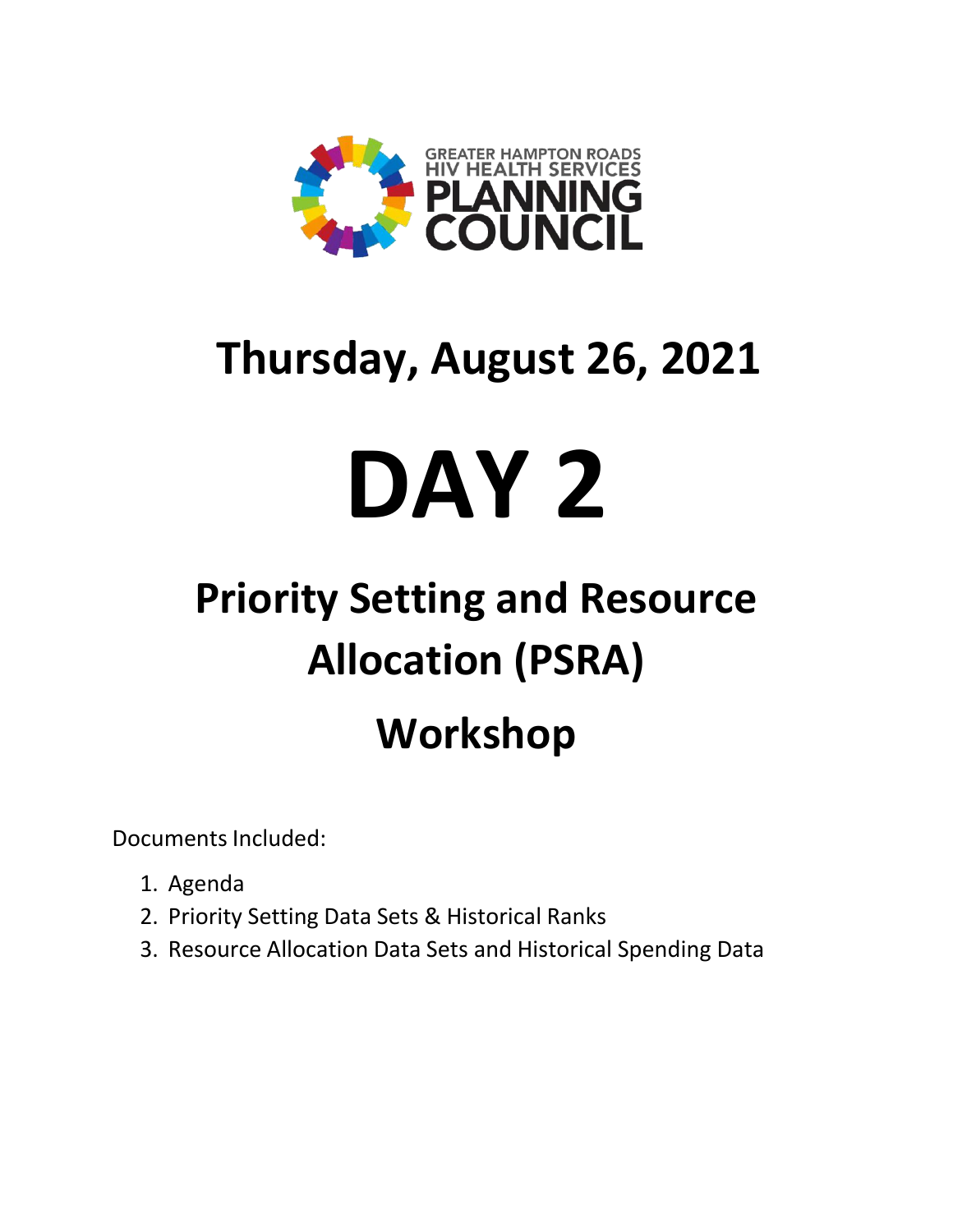

#### **2022-2023 Priority Setting and Resource Allocations Workshop Thursday, August 26, 2021 ZOOM TELECONFERENCING 9:00a.m. – 12:00 noon**

#### **To Join Via Computer/Tablet/Smart Phone:**

[https://us02web.zoom.us/meeting/register/tZAsc-qrrTssGNcL7EeE\\_hzA9RWaP8JhAIwc](https://us02web.zoom.us/meeting/register/tZAsc-qrrTssGNcL7EeE_hzA9RWaP8JhAIwc)

- **I. Welcome by the Chair.**
- **II. Moment of Silence.**

#### **III. Roll Call of Members, Introduction of Guests, and Statement of Conflicts of Interest.**

#### **IV. Public Comment.**

Members of the public (Non-Planning Council members) the opportunity to address the Planning Council and its Membership with issues related to the Council's legislative mandates. Members of the Planning Council cannot propose, discuss, deliberate, or take action on any matter voiced during this time.

#### **V. Priority Setting and Resource Allocation Workshop.**

Planning Council members will participate in reviewing data sources to set priorities and allocate resources for the 2022/23 grant year.

#### **VI. PSRA Workshop Wrap Up**

#### **VII. Public Comment**

Members of the public (Non-Planning Council members) the opportunity to address the Planning Council and its Membership with issues related to the Council's legislative mandates. Members of the Planning Council cannot propose, discuss, deliberate, or take action on any matter voiced during this time.

#### **VIII. Next Planning Council Meeting – Thursday, September 30th**

**IX. Adjournment**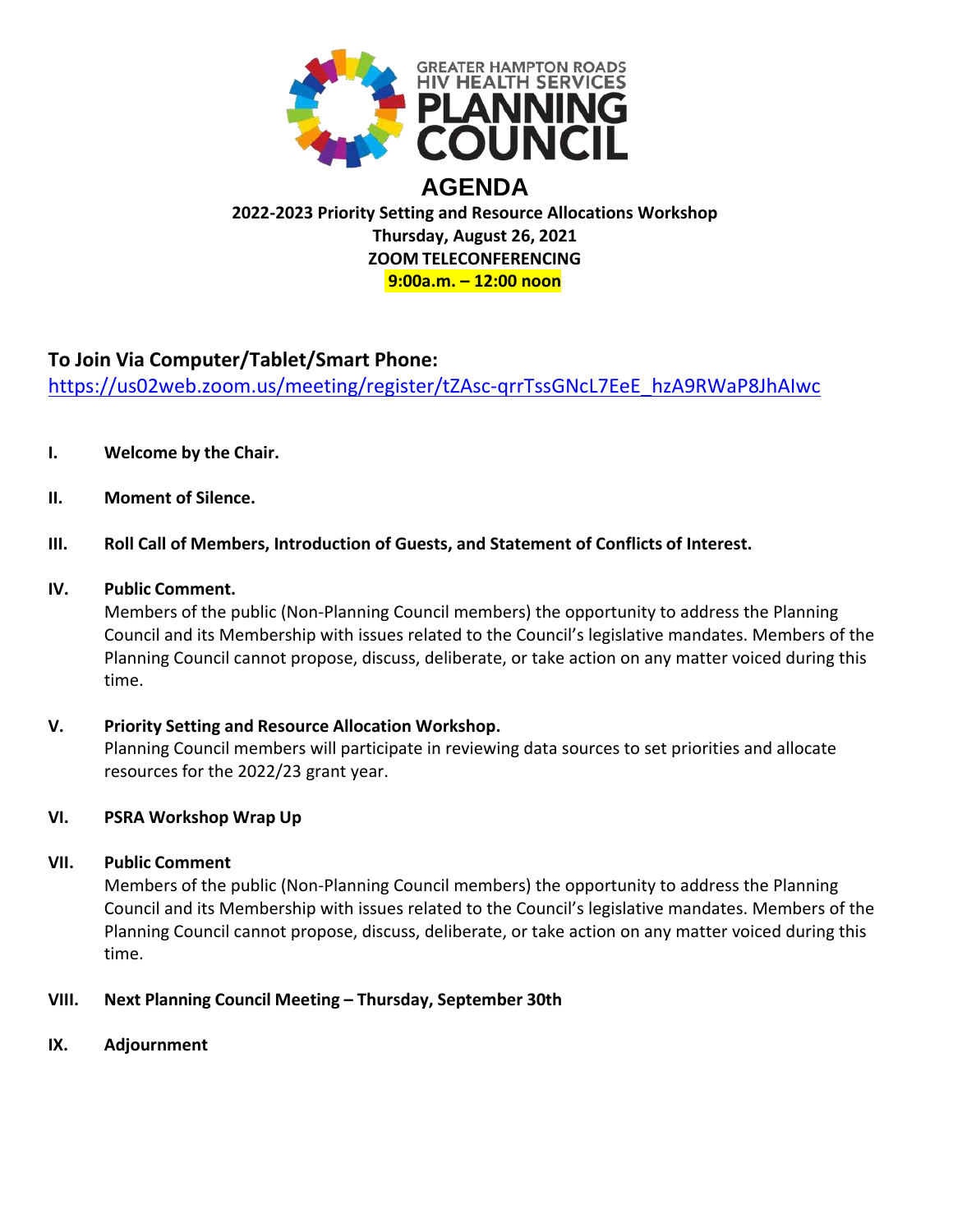#### **Upcoming Greater Hampton Roads Planning Council Meetings:**

- Community Access Committee Wednesday, September 8<sup>th</sup>, 6:00pm 7:00pm
- Quality Improvement and Strategic Planning Committee Tuesday, September 21<sup>st</sup>, 4:00pm 5:30pm
- Priorities, Allocations, and Policies Committee Thursday, September  $30<sup>th</sup>$ ,  $3:00<sub>pm</sub>$   $3:30<sub>pm</sub>$
- Executive/Membership & Nominations Committee Thursday, September 30<sup>th</sup>, 3:30pm 5:00pm
- Planning Council Thursday, September  $30<sup>th</sup>$ , 5:00pm 6:30pm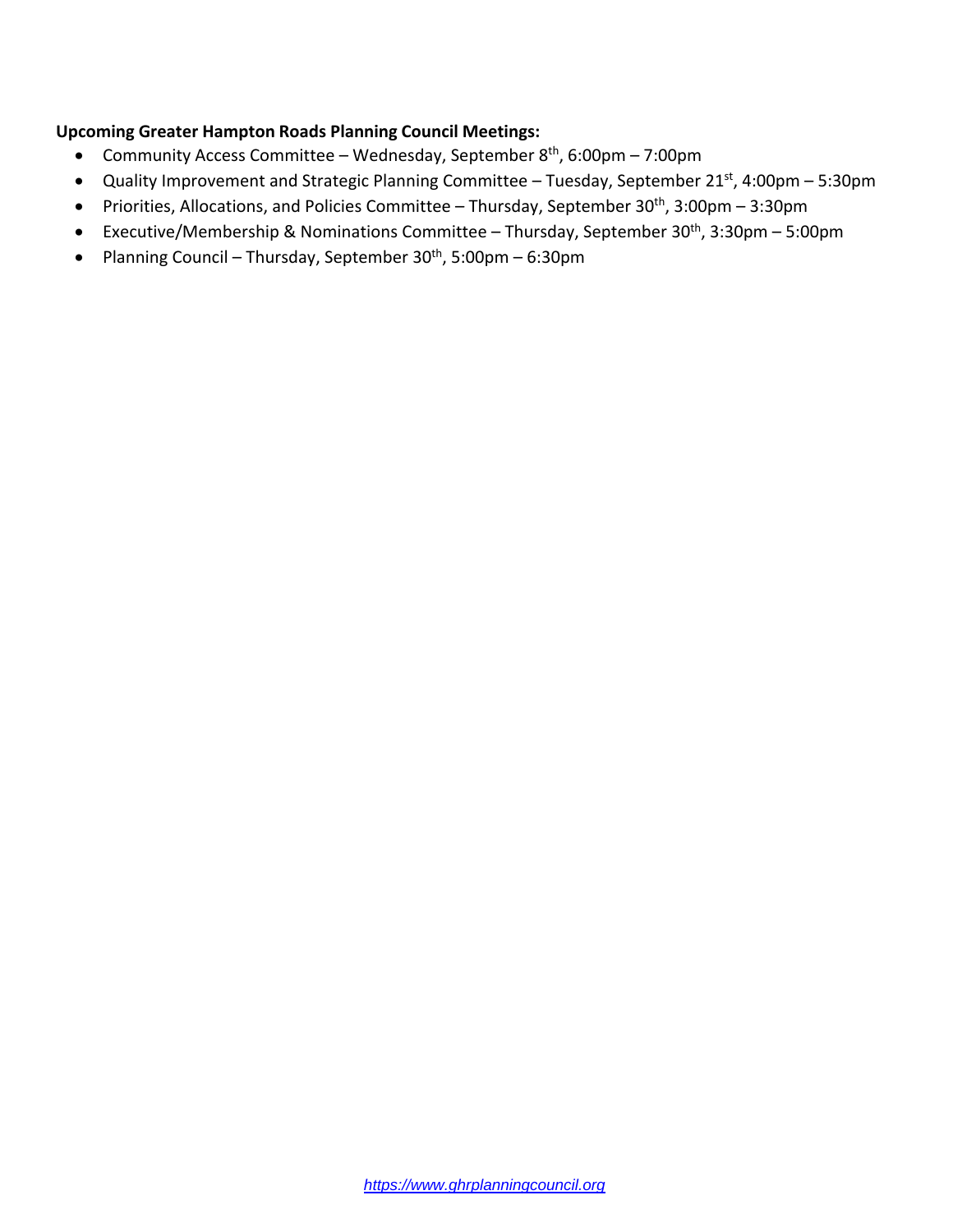

## **Priority Setting Data Sets SERVICE UTILIZATION 2019 & 2020**

|                                                                 |                                                                                              | 2019 Service Utilization   2020 Service Utilization                                          |
|-----------------------------------------------------------------|----------------------------------------------------------------------------------------------|----------------------------------------------------------------------------------------------|
| <b>ADAP</b>                                                     | 28                                                                                           | 28                                                                                           |
| <b>Case Management Non-Medical</b>                              | 1                                                                                            | 4                                                                                            |
| <b>Child Care Services</b>                                      | 28                                                                                           | 28                                                                                           |
| <b>Early Intervention Services</b>                              | 9                                                                                            | 9                                                                                            |
| <b>Emergency Financial Assistance</b>                           | 10                                                                                           | 10                                                                                           |
| <b>Food Bank / Home Delivered Meals</b>                         | 7                                                                                            | 5                                                                                            |
| <b>Health Education / Risk Reduction</b>                        | 28                                                                                           | 28                                                                                           |
| <b>Health Insurance Premium &amp; Cost Sharing</b>              | 4                                                                                            | 3                                                                                            |
| <b>Home and Community-Based Health Services</b>                 | 28                                                                                           | 28                                                                                           |
| <b>Home Health Care</b>                                         | 28                                                                                           | 28                                                                                           |
| <b>Hospice Services</b>                                         | 28                                                                                           | 28                                                                                           |
| <b>Housing Services</b>                                         | 28                                                                                           | 28                                                                                           |
| <b>Linguistic Services</b>                                      | 28                                                                                           | 28                                                                                           |
| <b>Local AIDS Pharmaceutical Assistance Program (LPAP)</b>      | 11                                                                                           | 11                                                                                           |
| <b>Medical Case Management</b>                                  | 3                                                                                            | $\overline{2}$                                                                               |
| <b>Medical Nutrition Therapy</b>                                | 28                                                                                           | 28                                                                                           |
| <b>Medical Transportation</b>                                   | 5                                                                                            | 7                                                                                            |
| <b>Mental Health Services</b>                                   | 11                                                                                           | 12                                                                                           |
| <b>Oral Health Care</b>                                         | 6                                                                                            | 8                                                                                            |
| <b>Other Professional Services (Legal, Permanency Planning)</b> | 28                                                                                           | 28                                                                                           |
| <b>Outpatient/Ambulatory Medical Care</b>                       | 7                                                                                            | 6                                                                                            |
| <b>Outreach Services</b>                                        | 28                                                                                           | 28                                                                                           |
| <b>Psychosocial Support Services</b>                            | 28                                                                                           | 28                                                                                           |
| <b>Referral for Healthcare and Support Services</b>             | $\mathbf{1}$                                                                                 | 1                                                                                            |
| <b>Rehabilitation Services</b>                                  | 28                                                                                           | 28                                                                                           |
| <b>Respite Care</b>                                             | 28                                                                                           | 28                                                                                           |
| <b>Substance Use Services - Residential</b>                     | 28                                                                                           | 28                                                                                           |
| <b>Substance Use Services-Outpatient</b>                        | 12                                                                                           | 28                                                                                           |
| <b>Denotes Core Service</b><br><b>Denotes Support Service</b>   | Most used Ryan White<br>Part A Services in<br>2019/20<br>UNDUPLICATED CLIENT<br><b>COUNT</b> | Most used Ryan White<br>Part A Services in<br>2020/21<br>UNDUPLICATED CLIENT<br><b>COUNT</b> |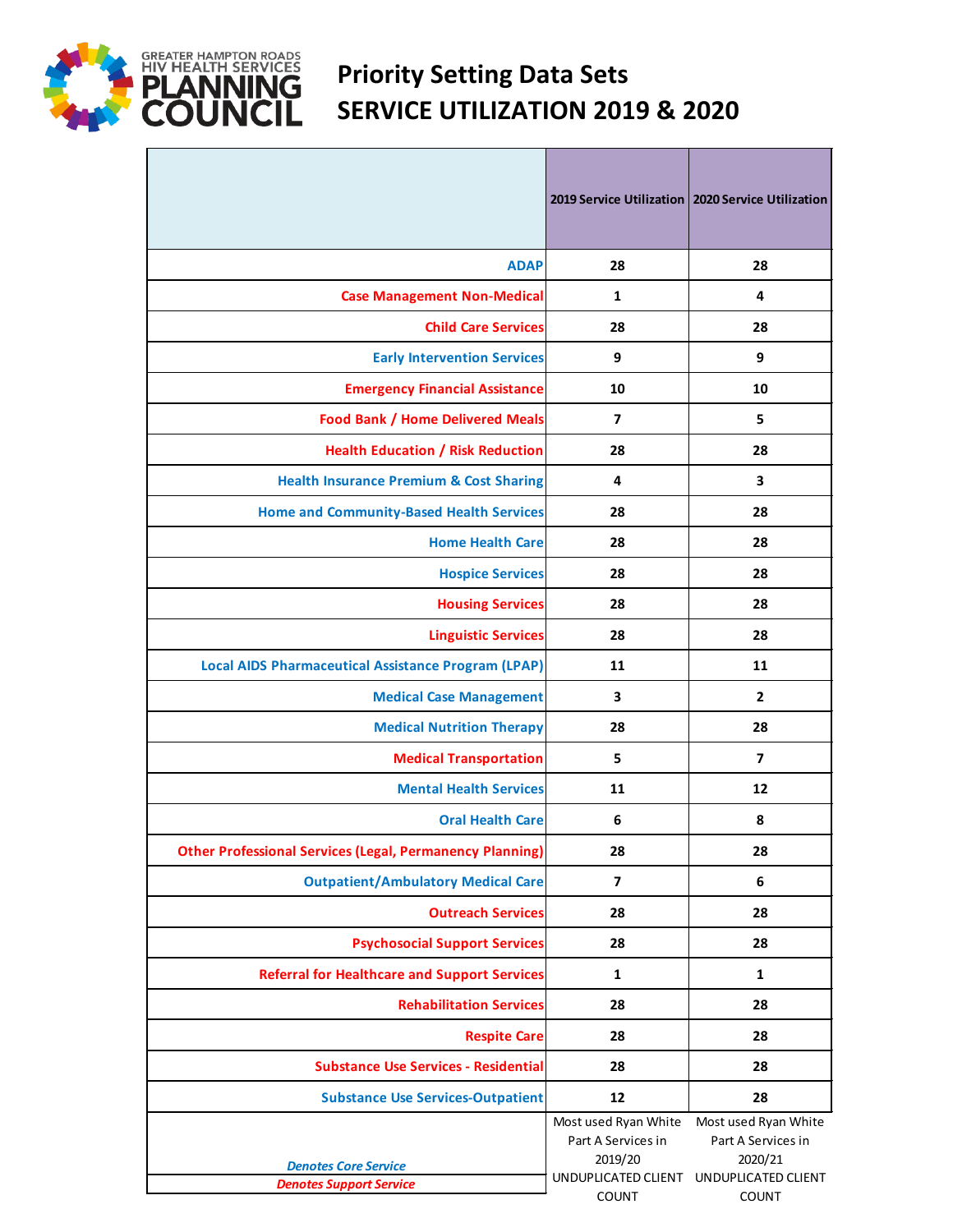## **Priority Setting Data Sets VDH COVID-19, 2020**

**GREATER HAMPTON ROADS**<br>**PLANNING**<br>**COUNCIL** 

| Service Category                                                | 2020<br><b>VDH COVID-19</b>                               | 2020<br><b>VDH COVID-19</b>                               |
|-----------------------------------------------------------------|-----------------------------------------------------------|-----------------------------------------------------------|
|                                                                 | <b>HIV Care Servcies</b><br><b>STATEWIDE</b><br>$(n=150)$ | <b>HIV Care Servcies</b><br><b>STATEWIDE</b><br>$(n=150)$ |
| <b>ADAP</b>                                                     | 6                                                         | 4                                                         |
| <b>Case Management Non-Medical</b>                              | 28                                                        | 28                                                        |
| <b>Child Care Services</b>                                      | 28                                                        | 10                                                        |
| <b>Early Intervention Services</b>                              | 28                                                        | 28                                                        |
| <b>Emergency Financial Assistance</b>                           | 28                                                        | 28                                                        |
| <b>Food Bank / Home Delivered Meals</b>                         | 1                                                         | 1                                                         |
| <b>Health Education / Risk Reduction</b>                        | 28                                                        | 9                                                         |
| <b>Health Insurance Premium &amp; Cost Sharing</b>              | 28                                                        | 28                                                        |
| <b>Home and Community-Based Health Services</b>                 | 28                                                        | 28                                                        |
| <b>Home Health Care</b>                                         | 28                                                        | 28                                                        |
| <b>Hospice Services</b>                                         | 28                                                        | 28                                                        |
| <b>Housing Services</b>                                         | 3                                                         | 3                                                         |
| <b>Linguistic Services</b>                                      | 28                                                        | 28                                                        |
| <b>Local AIDS Pharmaceutical Assistance Program (LPAP)</b>      | 6                                                         | 4                                                         |
| <b>Medical Case Management</b>                                  | 28                                                        | 28                                                        |
| <b>Medical Nutrition Therapy</b>                                | 28                                                        | 28                                                        |
| <b>Medical Transportation</b>                                   | 8                                                         | 7                                                         |
| <b>Mental Health Services</b>                                   | 4                                                         | 8                                                         |
| <b>Oral Health Care</b>                                         | 28                                                        | 28                                                        |
| <b>Other Professional Services (Legal, Permanency Planning)</b> | 28                                                        | 28                                                        |
| <b>Outpatient/Ambulatory Medical Care</b>                       | $\mathbf{2}$                                              | $\mathbf{2}$                                              |
| <b>Outreach Services</b>                                        | 28                                                        | 28                                                        |
| <b>Psychosocial Support Services</b>                            | 4                                                         | 6                                                         |
| <b>Referral for Healthcare and Support Services</b>             | 28                                                        | 28                                                        |
| <b>Rehabilitation Services</b>                                  | 28                                                        | 28                                                        |
| <b>Respite Care</b>                                             | 28                                                        | 28                                                        |
| <b>Substance Use Services - Residential</b>                     | 28                                                        | 28                                                        |
| <b>Substance Use Services-Outpatient</b>                        | 28                                                        | 28                                                        |
|                                                                 | Most important<br>services to clients                     | Most important to stay<br>in care                         |
| <b>Denotes Core Service</b>                                     |                                                           |                                                           |
| <b>Denotes Support Service</b>                                  |                                                           |                                                           |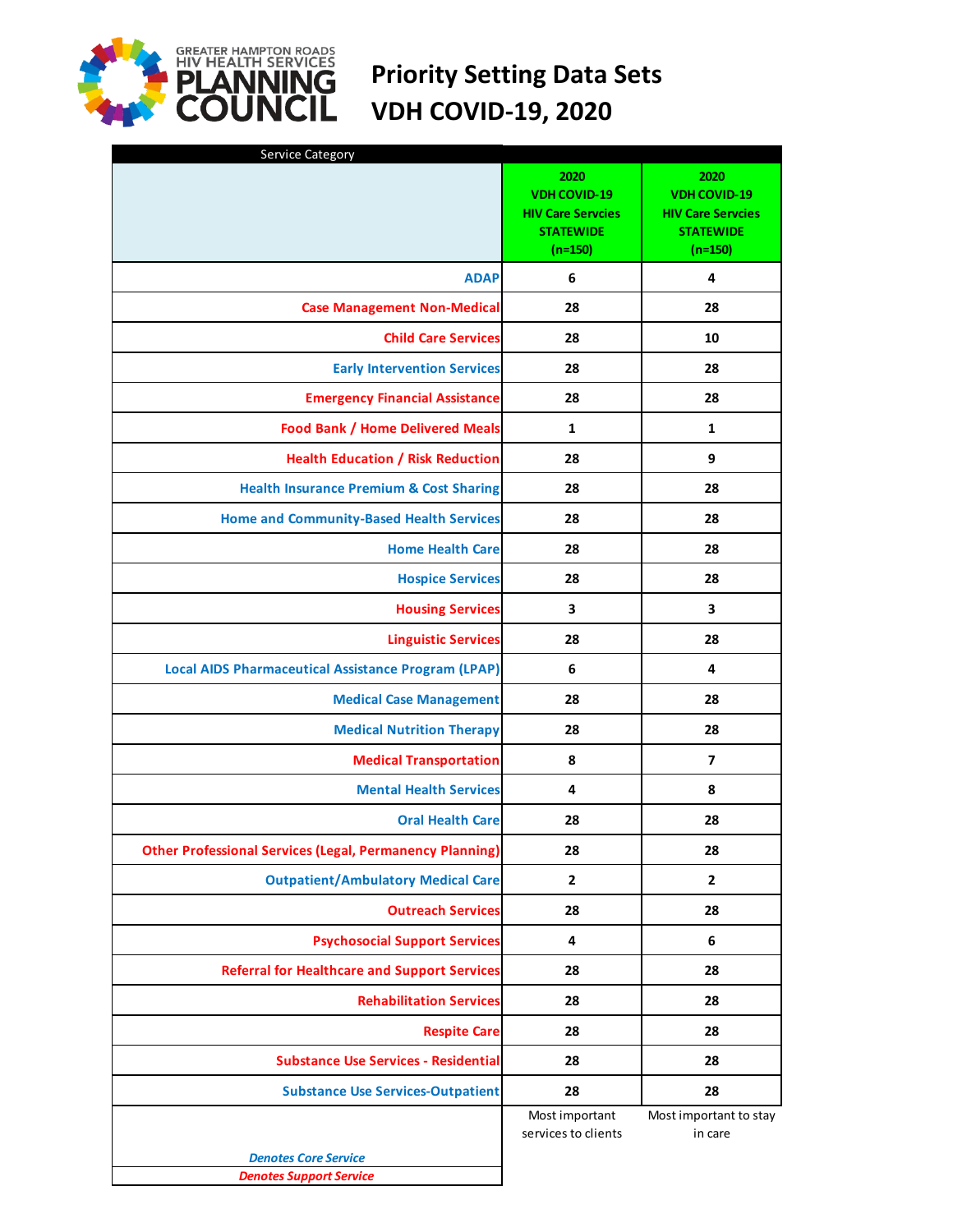

## **Priority Setting Data Sets RED RIBBON 2020**

| Service Category                                                |                                                                                                   |                                                                                                       |                                                                                                       |
|-----------------------------------------------------------------|---------------------------------------------------------------------------------------------------|-------------------------------------------------------------------------------------------------------|-------------------------------------------------------------------------------------------------------|
|                                                                 | 2020 Red Ribbon<br><b>Activity (PSRA)</b><br><b>Question 1</b><br><b>LINK TO CARE</b><br>$(n=27)$ | 2020 Red Ribbon<br><b>Activity (PSRA)</b><br><b>Question 2</b><br><b>RETAINED IN CARE</b><br>$(n=27)$ | 2020 Red Ribbon<br><b>Activity (PSRA)</b><br><b>Question 3</b><br><b>VIRAL SUPPRESION</b><br>$(n=27)$ |
| <b>ADAP</b>                                                     | 6                                                                                                 | 10                                                                                                    | 2                                                                                                     |
| <b>Case Management Non-Medical</b>                              | 4                                                                                                 | $\overline{2}$                                                                                        | 9                                                                                                     |
| <b>Child Care Services</b>                                      | 28                                                                                                | 18                                                                                                    | 28                                                                                                    |
| <b>Early Intervention Services</b>                              | $\overline{2}$                                                                                    | 18                                                                                                    | 11                                                                                                    |
| <b>Emergency Financial Assistance</b>                           | 5                                                                                                 | 4                                                                                                     | 8                                                                                                     |
| <b>Food Bank / Home Delivered Meals</b>                         | 6                                                                                                 | 6                                                                                                     | 4                                                                                                     |
| <b>Health Education / Risk Reduction</b>                        | 15                                                                                                | 14                                                                                                    | 14                                                                                                    |
| <b>Health Insurance Premium &amp; Cost Sharing</b>              | 6                                                                                                 | 8                                                                                                     | 4                                                                                                     |
| <b>Home and Community-Based Health Services</b>                 | 28                                                                                                | 14                                                                                                    | 11                                                                                                    |
| <b>Home Health Care</b>                                         | 28                                                                                                | 18                                                                                                    | 16                                                                                                    |
| <b>Hospice Services</b>                                         | 28                                                                                                | 28                                                                                                    | 28                                                                                                    |
| <b>Housing Services</b>                                         | 6                                                                                                 | 6                                                                                                     | 6                                                                                                     |
| <b>Linguistic Services</b>                                      | 28                                                                                                | 18                                                                                                    | 28                                                                                                    |
| <b>Local AIDS Pharmaceutical Assistance Program (LPAP)</b>      | 14                                                                                                | 10                                                                                                    | 16                                                                                                    |
| <b>Medical Case Management</b>                                  | $\mathbf{1}$                                                                                      | $\mathbf{1}$                                                                                          | 1                                                                                                     |
| <b>Medical Nutrition Therapy</b>                                | 18                                                                                                | 4                                                                                                     | 16                                                                                                    |
| <b>Medical Transportation</b>                                   | 11                                                                                                | 8                                                                                                     | 3                                                                                                     |
| <b>Mental Health Services</b>                                   | 3                                                                                                 | 10                                                                                                    | 9                                                                                                     |
| <b>Oral Health Care</b>                                         | 11                                                                                                | 13                                                                                                    | 11                                                                                                    |
| <b>Other Professional Services (Legal, Permanency Planning)</b> | 18                                                                                                | 28                                                                                                    | 28                                                                                                    |
| <b>Outpatient/Ambulatory Medical Care</b>                       | 6                                                                                                 | $\overline{2}$                                                                                        | 6                                                                                                     |
| <b>Outreach Services</b>                                        | 11                                                                                                | 14                                                                                                    | 16                                                                                                    |
| <b>Psychosocial Support Services</b>                            | 15                                                                                                | 14                                                                                                    | 14                                                                                                    |
| <b>Referral for Healthcare and Support Services</b>             | 15                                                                                                | 18                                                                                                    | 16                                                                                                    |
| <b>Rehabilitation Services</b>                                  | 18                                                                                                | 18                                                                                                    | 28                                                                                                    |
| <b>Respite Care</b>                                             | 28                                                                                                | 28                                                                                                    | 28                                                                                                    |
| <b>Substance Use Services - Residential</b>                     | 18                                                                                                | 18                                                                                                    | 16                                                                                                    |
| <b>Substance Use Services-Outpatient</b>                        | 18                                                                                                | 18                                                                                                    | 16                                                                                                    |
| <b>Denotes Core Service</b>                                     | important to link to<br>care                                                                      | What services are most What services are most What services are most<br>important to stay in<br>care  | important to maintain<br>viral suppression                                                            |

*Denotes Support Service*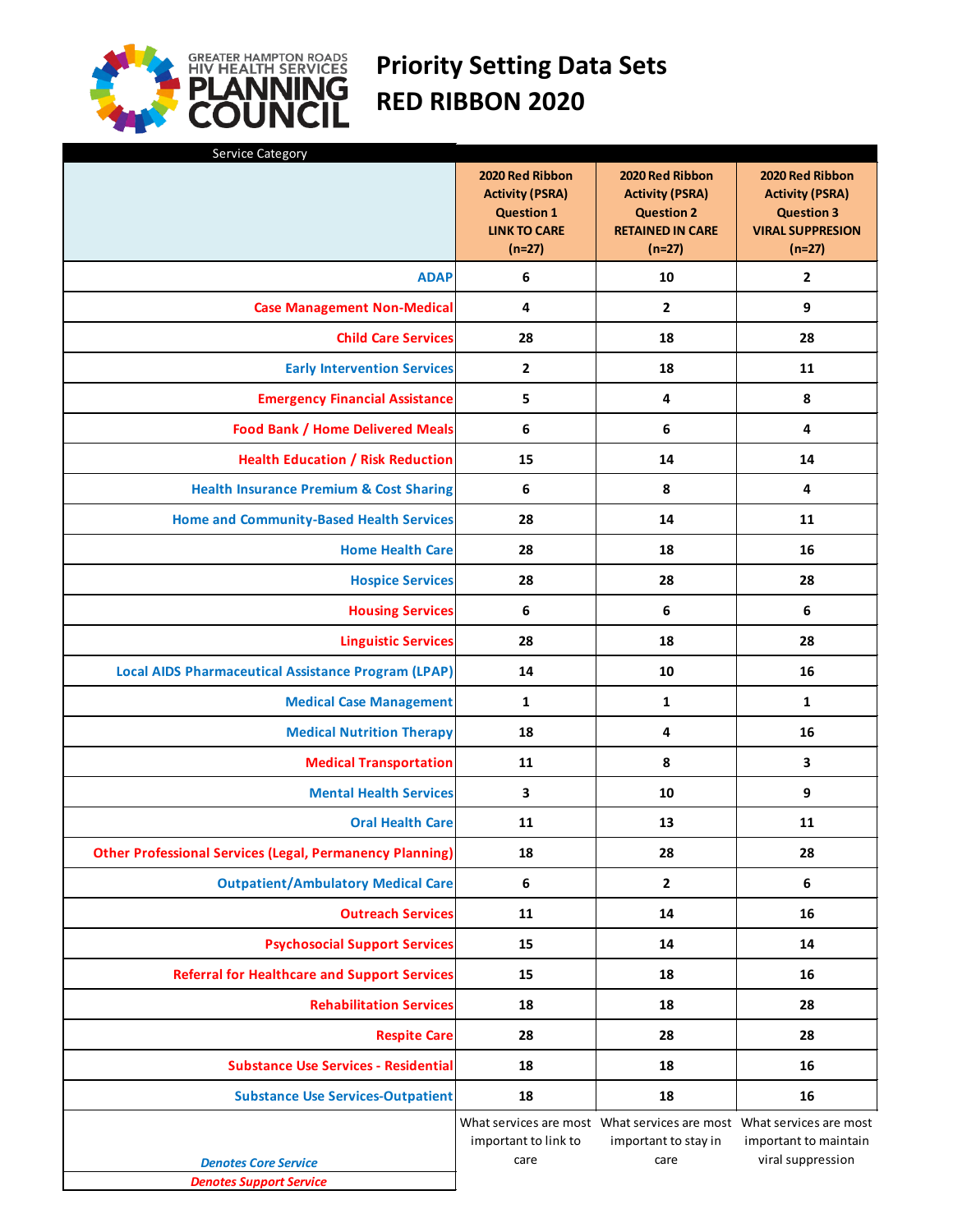

## **Priority Setting Data Sets Ryan White Part B 2019**

| <b>Service Category</b>                                         |                                                            |
|-----------------------------------------------------------------|------------------------------------------------------------|
|                                                                 | 2019<br><b>RW Part B</b><br><b>Consumer NA</b><br>$(n=26)$ |
| <b>ADAP</b>                                                     | 5                                                          |
| <b>Case Management Non-Medical</b>                              | 28                                                         |
| <b>Child Care Services</b>                                      | 28                                                         |
| <b>Early Intervention Services</b>                              | 28                                                         |
| <b>Emergency Financial Assistance</b>                           | 28                                                         |
| <b>Food Bank / Home Delivered Meals</b>                         | 28                                                         |
| <b>Health Education / Risk Reduction</b>                        | 28                                                         |
| <b>Health Insurance Premium &amp; Cost Sharing</b>              | 28                                                         |
| <b>Home and Community-Based Health Services</b>                 | 28                                                         |
| <b>Home Health Care</b>                                         | 28                                                         |
| <b>Hospice Services</b>                                         | 28                                                         |
| <b>Housing Services</b>                                         | $\overline{2}$                                             |
| <b>Linguistic Services</b>                                      | 28                                                         |
| <b>Local AIDS Pharmaceutical Assistance Program (LPAP)</b>      | 5                                                          |
| <b>Medical Case Management</b>                                  | 4                                                          |
| <b>Medical Nutrition Therapy</b>                                | 28                                                         |
| <b>Medical Transportation</b>                                   | 7                                                          |
| <b>Mental Health Services</b>                                   | 28                                                         |
| <b>Oral Health Care</b>                                         | 28                                                         |
| <b>Other Professional Services (Legal, Permanency Planning)</b> | 28                                                         |
| <b>Outpatient/Ambulatory Medical Care</b>                       | 1                                                          |
| <b>Outreach Services</b>                                        | 28                                                         |
| <b>Psychosocial Support Services</b>                            | 3                                                          |
| <b>Referral for Healthcare and Support Services</b>             | 28                                                         |
| <b>Rehabilitation Services</b>                                  | 28                                                         |
| <b>Respite Care</b>                                             | 28                                                         |
| <b>Substance Use Services - Residential</b>                     | 28                                                         |
| <b>Substance Use Services-Outpatient</b>                        | 28                                                         |
|                                                                 | Services most used                                         |
|                                                                 |                                                            |
| <b>Denotes Core Service</b><br><b>Denotes Support Service</b>   |                                                            |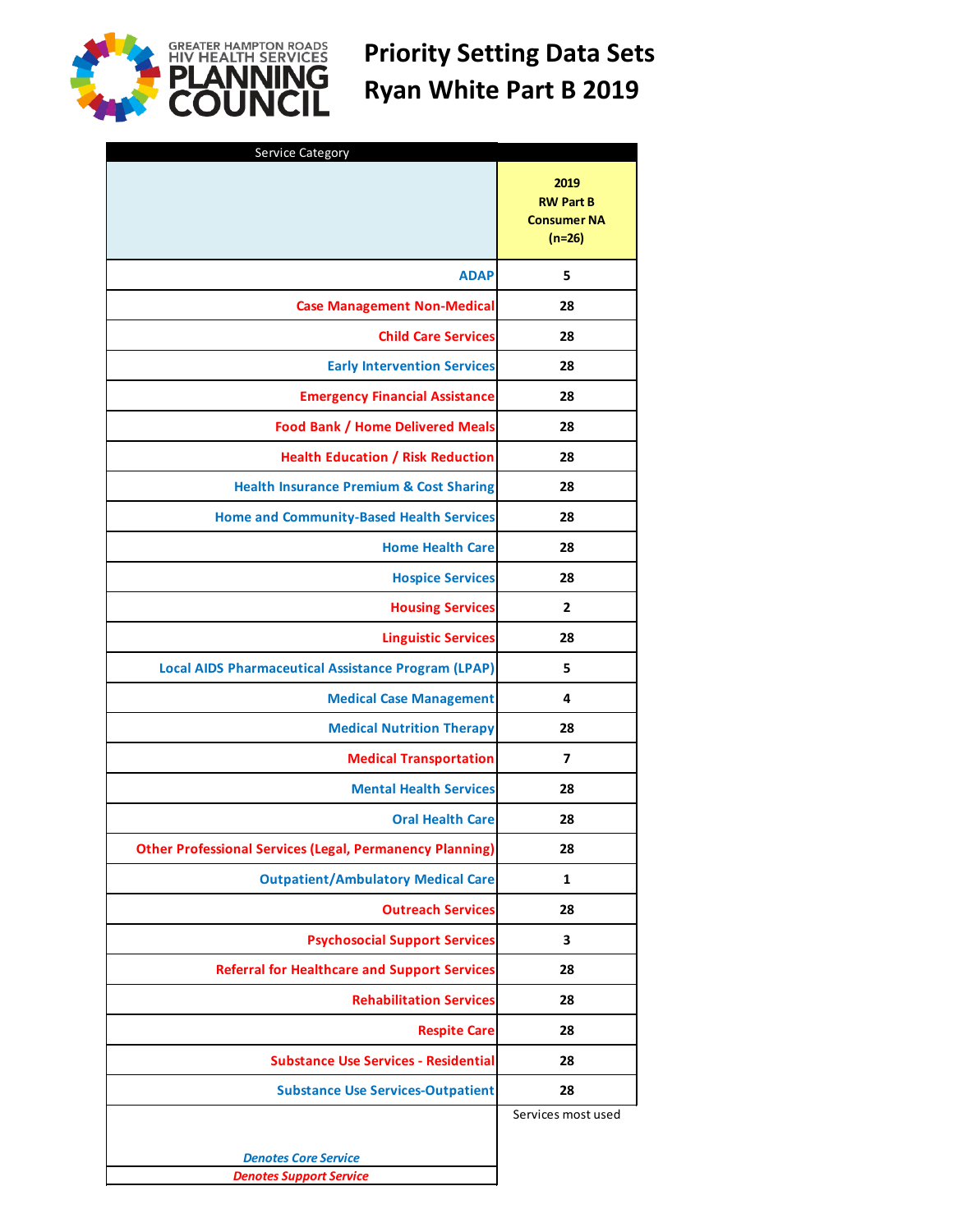

| Service Category                                                |                                                            |                                                              |
|-----------------------------------------------------------------|------------------------------------------------------------|--------------------------------------------------------------|
|                                                                 | 2017 Triennial NA<br><b>Service Most Used</b><br>$(n=320)$ | 2017 Triennial NA<br><b>Service Most Needed</b><br>$(n=320)$ |
| <b>ADAP</b>                                                     | 28                                                         | 28                                                           |
| <b>Case Management Non-Medical</b>                              | 28                                                         | 28                                                           |
| <b>Child Care Services</b>                                      | 28                                                         | 28                                                           |
| <b>Early Intervention Services</b>                              | 28                                                         | 28                                                           |
| <b>Emergency Financial Assistance</b>                           | $\overline{\mathbf{z}}$                                    | 28                                                           |
| <b>Food Bank / Home Delivered Meals</b>                         | 4                                                          | 28                                                           |
| <b>Health Education / Risk Reduction</b>                        | 28                                                         | 28                                                           |
| <b>Health Insurance Premium &amp; Cost Sharing</b>              | 28                                                         | 3                                                            |
| <b>Home and Community-Based Health Services</b>                 | 28                                                         | 28                                                           |
| <b>Home Health Care</b>                                         | 28                                                         | 28                                                           |
| <b>Hospice Services</b>                                         | 28                                                         | 28                                                           |
| <b>Housing Services</b>                                         | 6                                                          | 4                                                            |
| <b>Linguistic Services</b>                                      | 28                                                         | 28                                                           |
| <b>Local AIDS Pharmaceutical Assistance Program (LPAP)</b>      | 28                                                         | 28                                                           |
| <b>Medical Case Management</b>                                  | 1                                                          | 28                                                           |
| <b>Medical Nutrition Therapy</b>                                | 28                                                         | 28                                                           |
| <b>Medical Transportation</b>                                   | 3                                                          | 5                                                            |
| <b>Mental Health Services</b>                                   | 5                                                          | $\overline{2}$                                               |
| <b>Oral Health Care</b>                                         | $\overline{2}$                                             | 28                                                           |
| <b>Other Professional Services (Legal, Permanency Planning)</b> | 28                                                         | 28                                                           |
| <b>Outpatient/Ambulatory Medical Care</b>                       | 5                                                          | 5                                                            |
| <b>Outreach Services</b>                                        | 28                                                         | 28                                                           |
| <b>Psychosocial Support Services</b>                            | 28                                                         | 28                                                           |
| <b>Referral for Healthcare and Support Services</b>             | 28                                                         | 28                                                           |
| <b>Rehabilitation Services</b>                                  | 28                                                         | 28                                                           |
| <b>Respite Care</b>                                             | 28                                                         | 28                                                           |
| <b>Substance Use Services - Residential</b>                     | 28                                                         | 28                                                           |
| <b>Substance Use Services-Outpatient</b>                        | 8                                                          | $\mathbf{1}$                                                 |
|                                                                 |                                                            |                                                              |

**SREATER HAMPTON ROADS**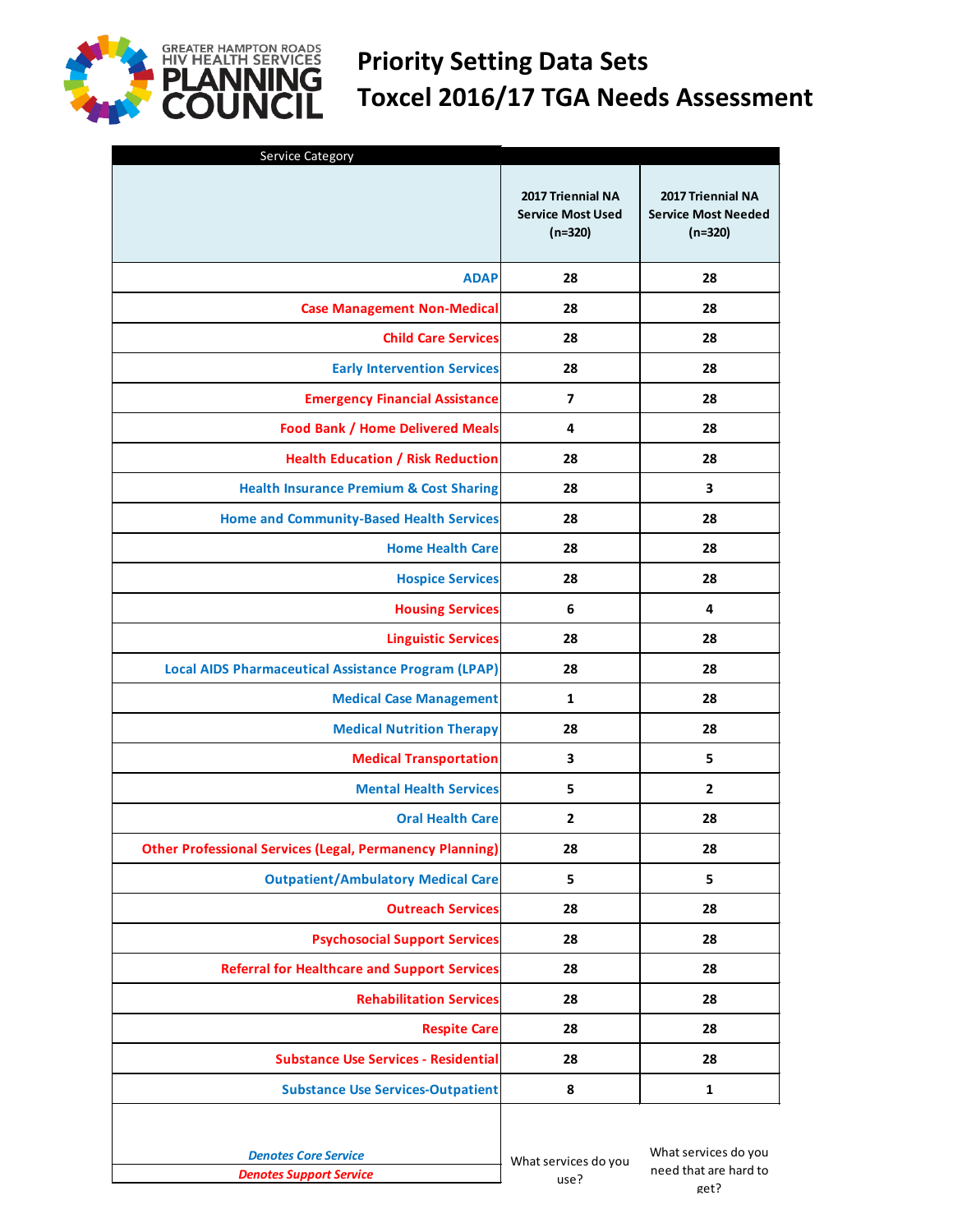

## **Priority Setting Data Sets Toxcel 2016/17 TGA Needs Assessment**

| Service Category                                                |                                                      |                                                                                                           |                                                                 |
|-----------------------------------------------------------------|------------------------------------------------------|-----------------------------------------------------------------------------------------------------------|-----------------------------------------------------------------|
|                                                                 | 2017<br><b>Consumer</b><br><b>Survey</b><br>$(n=97)$ | 2019<br><b>Red Ribbon Exercice</b><br><b>CAC Committee</b><br>$(n=42)$                                    | 2018/19<br><b>Red Ribbon Exercise</b><br><b>CAC</b><br>$(n=53)$ |
| <b>ADAP</b>                                                     | 11                                                   | 28                                                                                                        | 28                                                              |
| <b>Case Management Non-Medical</b>                              | 6                                                    | 1                                                                                                         | 3                                                               |
| <b>Child Care Services</b>                                      | 28                                                   | 28                                                                                                        | 28                                                              |
| <b>Early Intervention Services</b>                              | 15                                                   | 6                                                                                                         | 14                                                              |
| <b>Emergency Financial Assistance</b>                           | $\overline{4}$                                       | 5                                                                                                         | 8                                                               |
| <b>Food Bank / Home Delivered Meals</b>                         | 3                                                    | 10                                                                                                        | 4                                                               |
| <b>Health Education / Risk Reduction</b>                        | 28                                                   | 28                                                                                                        | 14                                                              |
| <b>Health Insurance Premium &amp; Cost Sharing</b>              | 10                                                   | 8                                                                                                         | $\mathbf{2}$                                                    |
| <b>Home and Community-Based Health Services</b>                 | 28                                                   | 28                                                                                                        | 28                                                              |
| <b>Home Health Care</b>                                         | 28                                                   | 28                                                                                                        | 28                                                              |
| <b>Hospice Services</b>                                         | 28                                                   | 28                                                                                                        | 28                                                              |
| <b>Housing Services</b>                                         | $\mathbf{1}$                                         | 28                                                                                                        | 8                                                               |
| <b>Linguistic Services</b>                                      | 28                                                   | 28                                                                                                        | 28                                                              |
| <b>Local AIDS Pharmaceutical Assistance Program (LPAP)</b>      | 14                                                   | 12                                                                                                        | 9                                                               |
| <b>Medical Case Management</b>                                  | 8                                                    | $\overline{2}$                                                                                            | 1                                                               |
| <b>Medical Nutrition Therapy</b>                                | $\overline{2}$                                       | 28                                                                                                        | 10                                                              |
| <b>Medical Transportation</b>                                   | 13                                                   | $\overline{7}$                                                                                            | 5                                                               |
| <b>Mental Health Services</b>                                   | 9                                                    | 2                                                                                                         | 6                                                               |
| <b>Oral Health Care</b>                                         | 5                                                    | 9                                                                                                         | 7                                                               |
| <b>Other Professional Services (Legal, Permanency Planning)</b> | 28                                                   | 28                                                                                                        | 28                                                              |
| <b>Outpatient/Ambulatory Medical Care</b>                       | 12                                                   | $\overline{\mathbf{4}}$                                                                                   | 11                                                              |
| <b>Outreach Services</b>                                        | 28                                                   | 28                                                                                                        | 13                                                              |
| <b>Psychosocial Support Services</b>                            | 28                                                   | 28                                                                                                        | 12                                                              |
| <b>Referral for Healthcare and Support Services</b>             | 28                                                   | 28                                                                                                        | 28                                                              |
| <b>Rehabilitation Services</b>                                  | 28                                                   | 28                                                                                                        | 28                                                              |
| <b>Respite Care</b>                                             | 28                                                   | 28                                                                                                        | 28                                                              |
| <b>Substance Use Services - Residential</b>                     | $\overline{7}$                                       | 28                                                                                                        | 25                                                              |
| <b>Substance Use Services-Outpatient</b>                        | $\overline{\mathbf{z}}$                              | 10                                                                                                        | 16                                                              |
| <b>Denotes Core Service</b><br><b>Denotes Support Service</b>   | do you need<br>that are hard                         | What is the most<br>What services important service to important service to<br>stay virally<br>suppressed | What is the most<br>stay virally<br>suppressed                  |
|                                                                 | to get?                                              |                                                                                                           |                                                                 |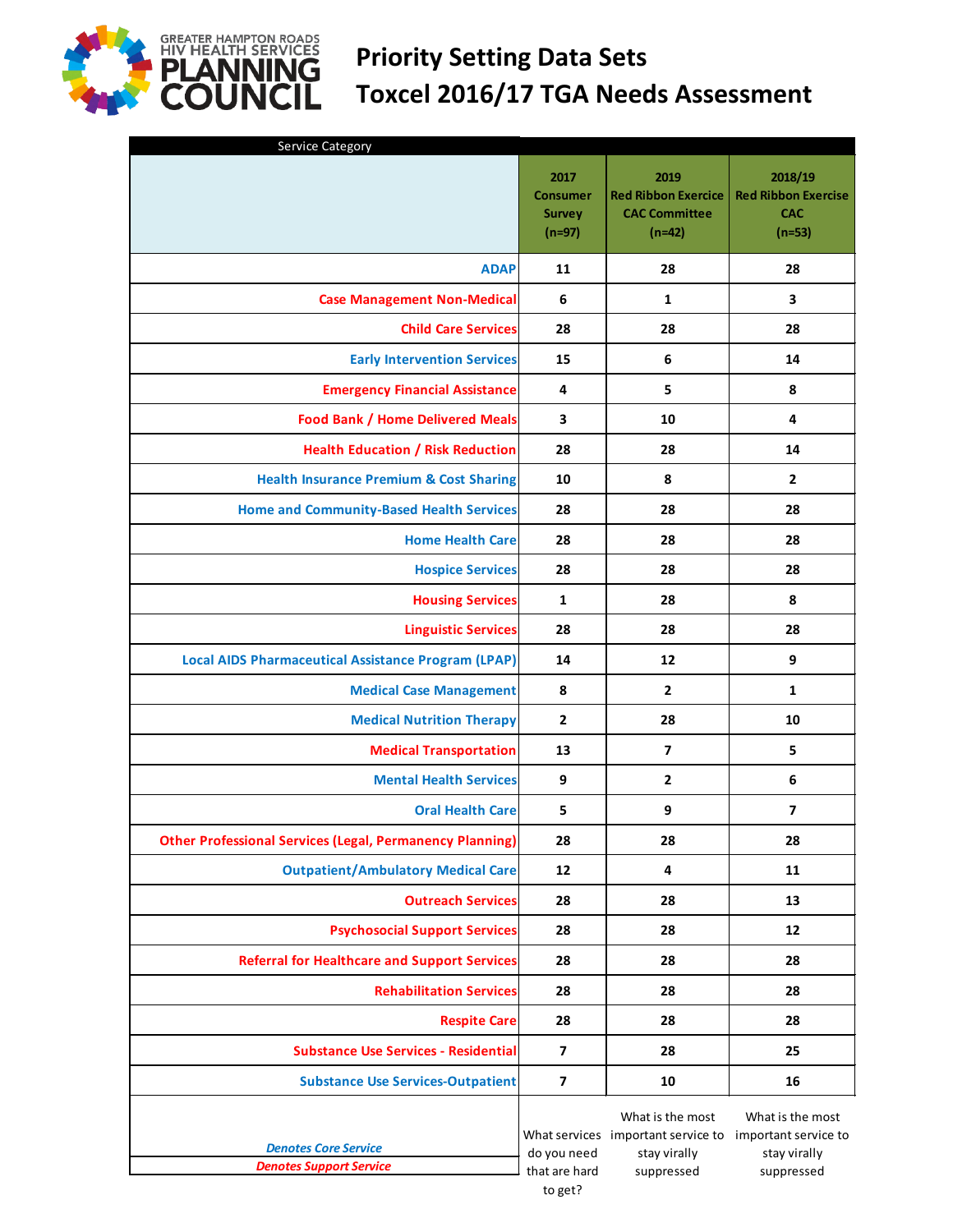| Service Category                                              | 2022 Ranking 2021 Ranking 2020 Ranking 2019 Ranking 2018 Ranking |                         |                         |                         |                         |
|---------------------------------------------------------------|------------------------------------------------------------------|-------------------------|-------------------------|-------------------------|-------------------------|
| <b>AIDS Drug Assistance Program</b>                           |                                                                  | $\overline{\mathbf{z}}$ | 16                      | 12                      | 14                      |
| <b>AIDS Pharmaceutical Assistance - Local</b>                 |                                                                  | 9                       | 13                      | 13                      | 13                      |
| <b>Child Care Services</b>                                    |                                                                  | 24                      | 22                      | 22                      | 20                      |
| <b>Early Intervention Services</b>                            |                                                                  | 12                      | 12                      | 15                      | 12                      |
| <b>Emergency Financial Assistance</b>                         |                                                                  | 8                       | 10                      | $\overline{\mathbf{z}}$ | 8                       |
| <b>Food Bank / Home Delivered Meals</b>                       |                                                                  | $\overline{\mathbf{5}}$ | 8                       | 10                      | 10                      |
| <b>Health Education / Risk Reduction</b>                      |                                                                  | 20                      | 19                      | 17                      | 21                      |
| <b>Health Insurance Premium &amp; Cost Sharing Assistance</b> |                                                                  | 6                       | $\overline{7}$          | 6                       | 9                       |
| <b>Home and Community-Based Health Services</b>               |                                                                  | 21                      | 23                      | 23                      | 22                      |
| <b>Home Health Care</b>                                       |                                                                  | 22                      | 24                      | 24                      | 23                      |
| <b>Hospice Services</b>                                       |                                                                  | 27                      | 20                      | 20                      | 24                      |
| <b>Housing Services</b>                                       |                                                                  | 14                      | 6                       | 4                       | $\overline{\mathbf{z}}$ |
| <b>Linguistic Services</b>                                    |                                                                  | 25                      | 25                      | 25                      | 26                      |
| <b>Medical Case Management</b>                                |                                                                  | 13                      | 5                       | 5                       | 4                       |
| <b>Medical Nutrition Therapy</b>                              |                                                                  | 1                       | 14                      | 14                      | 15                      |
| <b>Medical Transportation</b>                                 |                                                                  | 15                      | $\overline{2}$          | $\overline{2}$          | $\overline{2}$          |
| <b>Mental Health Services</b>                                 |                                                                  | 4                       | $\mathbf{1}$            | $\overline{\mathbf{3}}$ | $\mathbf{1}$            |
| <b>Non-Medical Case Management Services</b>                   |                                                                  | 3                       | 11                      | 11                      | 11                      |
| <b>Oral Health Care</b>                                       |                                                                  | 10                      | 9                       | 9                       | 6                       |
| <b>Other Professional Services (Legal / Permanency)</b>       |                                                                  | 26                      | 28                      | 28                      | 30                      |
| <b>Outpatient/Ambulatory Health Services</b>                  |                                                                  | $\overline{2}$          | $\overline{\mathbf{3}}$ | $\mathbf{1}$            | 3                       |
| <b>Outreach Services</b>                                      |                                                                  | 18                      | 18                      | 19                      | 18                      |
| <b>Psychosocial Support Services</b>                          |                                                                  | 19                      | 17                      | 18                      | 17                      |
| <b>Referral for Health Care and Supportive Services</b>       |                                                                  | 16                      | 26                      | 26                      | 28                      |
| <b>Rehabilitation Services</b>                                |                                                                  | 23                      | 27                      | 27                      | 29                      |
| <b>Respite Care</b>                                           |                                                                  | 28                      | 21                      | 21                      | 19                      |
| <b>Substance Abuse Servcies - Residential</b>                 |                                                                  | 17                      | 15                      | 16                      | 16                      |
| <b>Substance Abuse Services-Outpatient</b>                    |                                                                  | 11                      | 4                       | 8                       | 5                       |
|                                                               |                                                                  |                         |                         |                         |                         |

#### **Norfolk TGA - Greater Hampton Roads HIV Health Services Planning Council GY2022 Priority Setting (Service Category Ranking)**



*Approved by Planning Council on 8/26/2021*

*Denotes Core Service Denotes Support Service*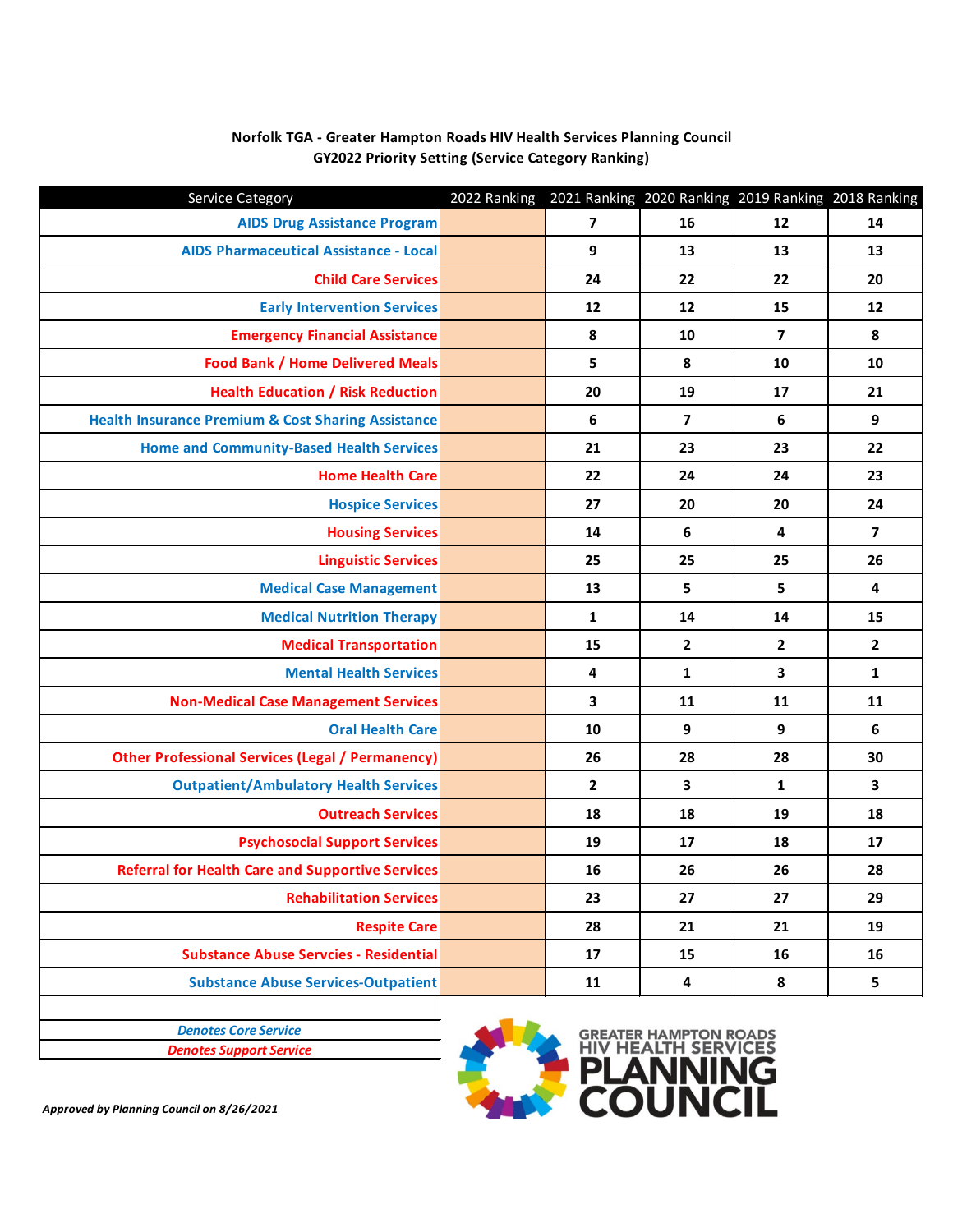

## **UNDUPLICATED CLIENT COUNT / COST PER CLIENT Grant Year(s) 2016 – 2020**

| <b>Service Category</b>                        |                                  | <b>Unduplicated Client Count</b> | <b>Cost/Client</b><br><b>Maintain</b> |      |      |                            |                                 |
|------------------------------------------------|----------------------------------|----------------------------------|---------------------------------------|------|------|----------------------------|---------------------------------|
| FORM ULA / SUPPLEM ENTAL                       | 2016                             | 2017                             | 2018                                  | 2019 | 2020 | 2020                       | 2022                            |
| <b>AIDS Pharmaceutical Assistance Local</b>    | 167                              | 171                              | 129                                   | 103  | 50   | \$<br>67.64                | \$<br>3,381.80                  |
| <b>Medical Case Management</b>                 | 1283                             | 1309                             | 1521                                  | 1286 | 1247 | \$<br>1,227.84             | \$<br>1,531,113.71              |
| <b>Health Insurance Premium/CSA</b>            | 1091                             | 1388                             | 1169                                  | 931  | 670  | 277.66<br>\$               | $\mathbf{\$}$<br>186,030.18     |
| <b>Mental Health Services</b>                  | 83                               | 102                              | 18                                    | 20   | 24   | 1,566.64                   | \$<br>37,599.40                 |
| <b>Oral Health Services</b>                    | 591                              | 609                              | 518                                   | 468  | 276  | 1,196.32                   | $\mathbf{\$}$<br>330, 183.34    |
| <b>Outpatient/Ambulatory Medical Care</b>      | 677                              | 737                              | 627                                   | 402  | 345  | 3,605.00                   | \$<br>1,243,726.25              |
| <b>Substance Abuse Services (Outpatient)</b>   | 4                                | 5                                | 3                                     | 1    | 0    | <b>#DIV/0!</b>             | <b>#DIV/0!</b>                  |
| <b>Early Intervention Services</b>             | <b>NF</b>                        | 101                              | 84                                    | 66   | 62   | 3,027.39<br>\$             | \$<br>187,697.88                |
| <b>Case Management Non-medical</b>             | 2040                             | 2307                             | 2358                                  | 2169 | 423  | \$<br>656.06               | \$<br>277,514.90                |
| <b>Referral for Healthcare and Support Svc</b> |                                  |                                  |                                       |      | 1398 | $\boldsymbol{\$}$<br>29.81 |                                 |
| <b>Emergency Financial Assistance</b>          | 109                              | 128                              | 145                                   | 137  | 99   | \$<br>1,617.09             | \$<br>160,092.33                |
| <b>Medical Transportation</b>                  | 484                              | 480                              | 520                                   | 473  | 314  | 661.76<br>\$               | $\boldsymbol{\$}$<br>207,791.93 |
| <b>Food Bank /Home Delivered Meals</b>         | <b>NF</b>                        | 226                              | 386                                   | 312  | 356  | \$<br>189.87               | \$<br>67,592.00                 |
|                                                |                                  |                                  |                                       |      |      |                            |                                 |
|                                                |                                  |                                  |                                       |      |      |                            |                                 |
|                                                |                                  |                                  |                                       |      |      |                            |                                 |
|                                                | <b>Unduplicated Client Count</b> |                                  |                                       |      |      | <b>Cost/Client</b>         | <b>MAINTAIN</b>                 |
| <b>MINORITY AIDS INITIATIVE (MAI)</b>          | 2016                             | 2017                             | 2018                                  | 2019 | 2020 | 2020                       |                                 |
| <b>Early Intervention Services</b>             | 245                              | 197                              | 115                                   | 133  | 86   | \$<br>4,310.03             | \$<br>370,662.94                |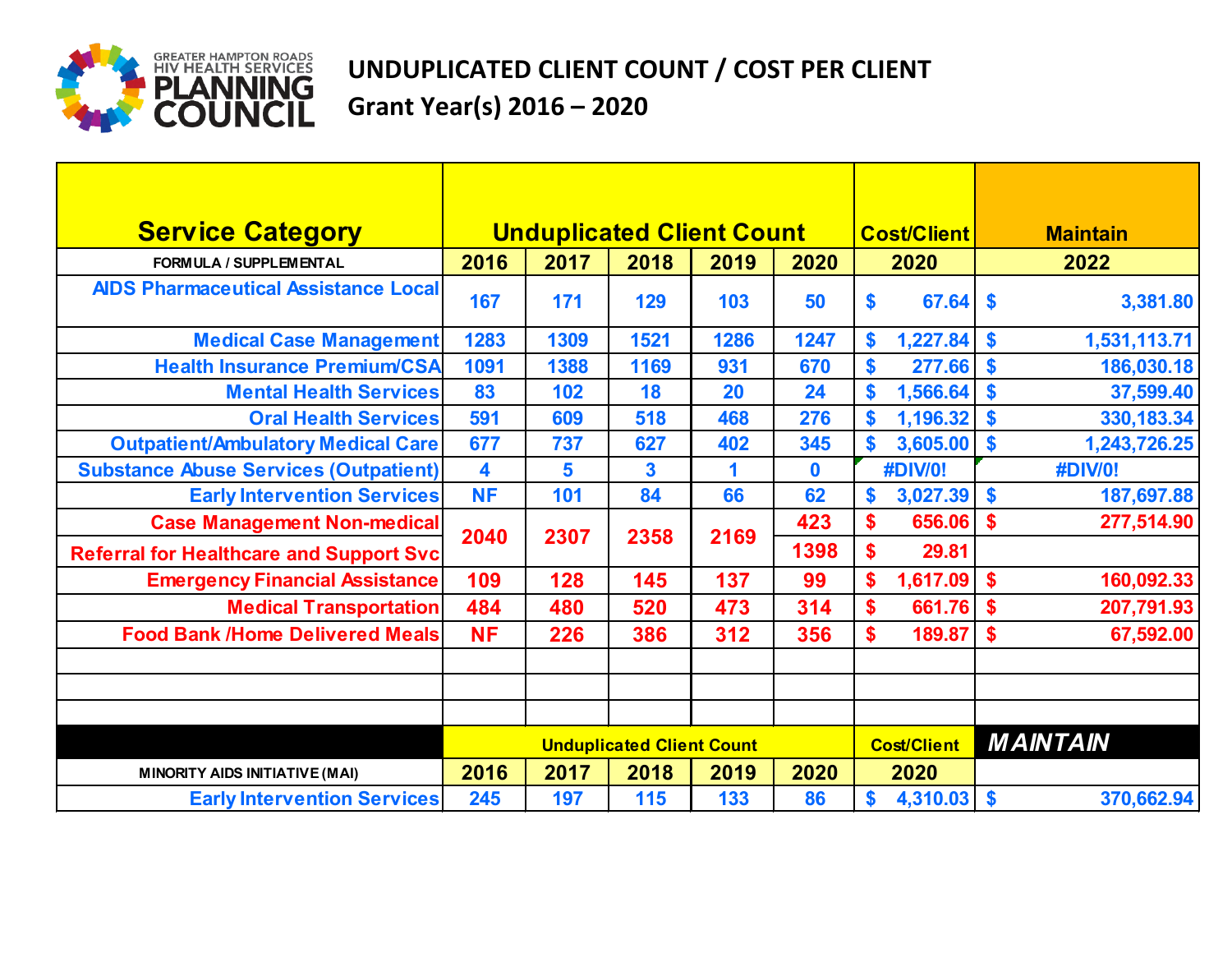

## **HISTORCIAL EXPENDITURES AND ALLOCATIONS Grant Year(s) 2016 – 2021**

#### **FORMULA / SUPPLEMENTAL**

| <b>Service Category (HRSA)</b>                         | <b>2016 Spent</b>                | <b>2017 Spent</b>                 | <b>2018 Spent</b> | <b>2019 Spent</b> | <b>2020 Spent</b> |
|--------------------------------------------------------|----------------------------------|-----------------------------------|-------------------|-------------------|-------------------|
| <b>AIDS Pharmaceutical Assistance Local \$</b>         | 52,869.00                        | \$<br>70,315.00                   | \$<br>54,462.68   | \$<br>35,586.00   | \$<br>3,381.80    |
| <b>Medical Case Management</b>                         | \$1,428,447.00                   | \$1,453,050.00                    | \$1,533,028.85    | \$1,404,860.00    | \$1,531,113.71    |
| <b>Health Insurance Premium/CSA</b>                    | $\dot{\mathsf{s}}$<br>298,928.00 | \$<br>272,251.00                  | \$<br>194,796.28  | \$<br>211,964.00  | \$<br>186,030.18  |
| <b>Mental Health Services</b>                          | $\dot{\mathsf{s}}$<br>42,709.00  | \$<br>61,765.00                   | \$<br>29,063.95   | \$<br>31,471.00   | \$<br>37,599.40   |
| <b>Oral Health Services</b>                            | \$<br>413,587.00                 | \$<br>430,423.00                  | \$<br>424,180.46  | \$<br>474,788.00  | \$<br>330,183.34  |
| <b>Outpatient/Ambulatory Medical Care</b>              | 1,492,452.00<br>\$               | \$1,229,170.00                    | \$1,254,005.59    | \$1,151,052.00    | \$1,243,726.25    |
| <b>Substance Abuse Services (Outpatient) \$</b>        | 10,674.00                        | $\boldsymbol{\zeta}$<br>13,772.00 | \$<br>7,651.84    | \$<br>2,993.00    | \$                |
| <b>Early Intervention Services</b>                     | $\dot{\mathsf{s}}$<br>104,263.00 | \$<br>161,683.00                  | \$<br>146,298.23  | \$<br>134,283.00  | \$<br>187,697.88  |
| <b>Non-Medical Case Management</b>                     | <b>S</b><br>250,737.00           | \$<br>310,535.00                  | \$<br>329,162.82  | \$<br>309,843.00  | \$<br>277,514.90  |
| <b>Housing NF</b>                                      |                                  | <b>NF</b>                         | <b>NF</b>         | <b>NF</b>         | <b>NF</b>         |
| <b>Referral for Healthcare and Support Services NF</b> |                                  | <b>NF</b>                         | <b>NF</b>         | <b>NF</b>         | \$<br>41,680.72   |
| <b>Emergency Financial Assistance</b>                  | \$<br>118,181.00                 | \$<br>144,184.00                  | \$<br>147,509.84  | \$<br>166,098.00  | \$<br>160,092.33  |
| <b>Medical Transportation</b>                          | \$<br>256,256.00                 | \$<br>265,517.00                  | \$<br>290,990.65  | \$<br>296,093.00  | \$<br>207,791.93  |
| <b>Food Bank /Home Delivered Meals</b>                 | -\$<br>$\blacksquare$            | \$<br>26,008.00                   | \$<br>58,556.53   | \$<br>88,550.00   | \$<br>67,592.00   |
|                                                        | \$                               | \$<br>$\blacksquare$              |                   |                   |                   |
| <b>Total Services</b>                                  | \$4,469,103.00                   | \$4,438,673.00                    | \$4,469,707.72    | \$4,307,581.00    | \$4,274,404.44    |

## **MINORITY AIDS INITIATIVE (MAI)**

| <b>Service Category (HRSA)</b>        | <b>2016 Spent</b> |            | 2017 Spent |         | 2018 Spent |         | 2019 Spent |  | 2020 Spent |  |  |                                     | 2020 Allocated   2021 Allocated |         |
|---------------------------------------|-------------------|------------|------------|---------|------------|---------|------------|--|------------|--|--|-------------------------------------|---------------------------------|---------|
| <b>Early Intervention Services</b> \$ |                   | 459,582 \$ |            | 447,201 |            | 483,030 |            |  |            |  |  | 494,624 \$ 370,662.94 \$ 461,738.00 |                                 | 494,624 |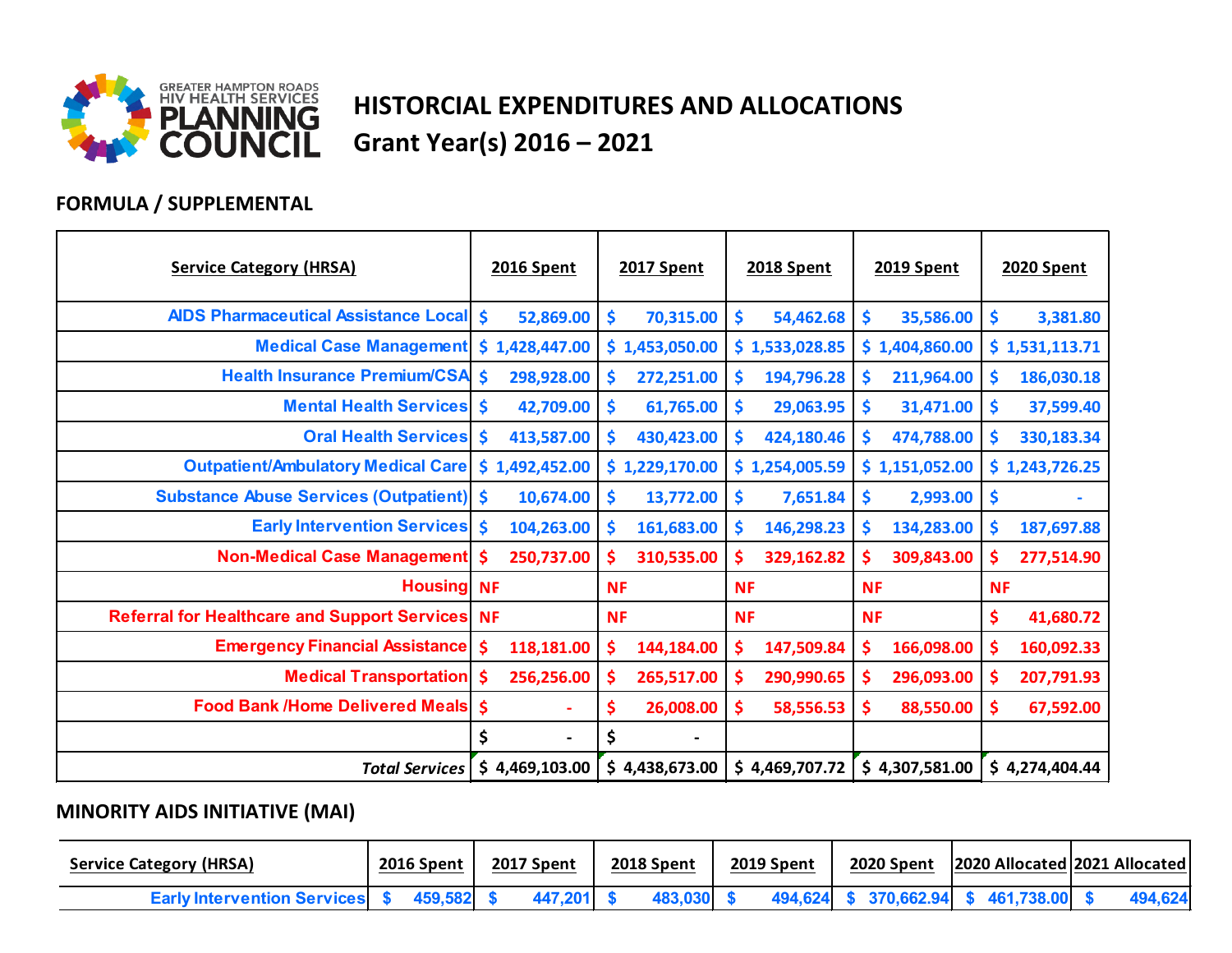

## **HISTORCIAL EXPENDITURES AND ALLOCATIONS Grant Year(s) 2016 – 2021**

## **FORMULA / SUPPLEMENTAL**

| <b>Service Category (HRSA)</b>                  | 2016<br>2017<br>%Spent<br>%Spent |           | 2018<br>%Spent | 2019<br>%Spent | 2020<br>%Spent of total<br><b>SVC Dollars</b> |  |
|-------------------------------------------------|----------------------------------|-----------|----------------|----------------|-----------------------------------------------|--|
| <b>AIDS Pharmaceutical Assistance Local</b>     | 1.18%                            | 1.58%     | 1.22%          | 0.83%          | 0.08%                                         |  |
| <b>Medical Case Management</b>                  | 31.96%                           | 32.74%    | 34.30%         | 32.61%         | 35.82%                                        |  |
| <b>Health Insurance Premium/CSA</b>             | 6.69%                            | 6.13%     | 4.36%          | 4.92%          | 4.35%                                         |  |
| <b>Mental Health Services</b>                   | 0.96%                            | 1.39%     | 0.65%          | 0.73%          | 0.88%                                         |  |
| <b>Oral Health Services</b>                     | 9.25%                            | 9.70%     | 9.49%          | 11.02%         | 7.72%                                         |  |
| <b>Outpatient/Ambulatory Medical Care</b>       | 33.39%                           | 27.69%    | 28.06%         | 26.72%         | 29.10%                                        |  |
| <b>Substance Abuse Services (Outpatient)</b>    | 0.24%                            | 0.31%     | 0.17%          | 0.07%          | 0.00%                                         |  |
| <b>Early Intervention Services</b>              | 2.33%                            | 3.64%     | 3.27%          | 3.12%          | 4.39%                                         |  |
| <b>Non-Medical Case Management</b>              | 5.61%                            | 7.00%     | 7.36%          | 7.19%          | 6.49%                                         |  |
| <b>Housing NF</b>                               |                                  | <b>NF</b> | <b>NF</b>      | <b>NF</b>      | <b>NF</b>                                     |  |
| Referral for Healthcare and Support Services NF |                                  | <b>NF</b> | <b>NF</b>      | <b>NF</b>      | 0.98%                                         |  |
| <b>Emergency Financial Assistance</b>           | 2.64%                            | 3.25%     | 3.30%          | 3.86%          | 3.75%                                         |  |
| <b>Medical Transportation</b>                   | 5.73%                            | 5.98%     | 6.51%          | 6.87%          | 4.86%                                         |  |
| <b>Food Bank /Home Delivered Meals</b>          | 0.00%                            | 0.59%     | 1.31%          | 2.06%          | 1.58%                                         |  |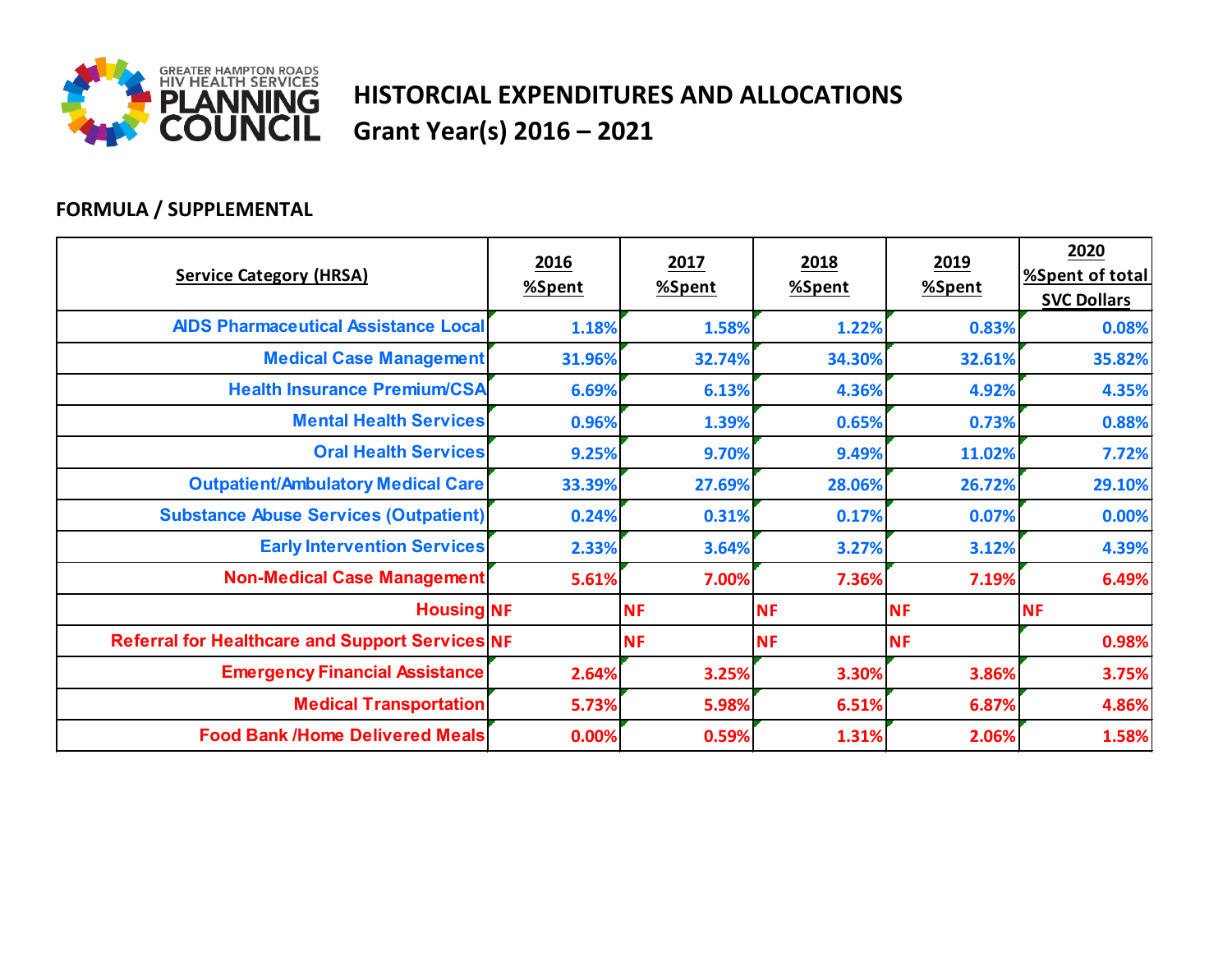

## **HISTORCIAL EXPENDITURES AND ALLOCATIONS Grant Year(s) 2016 – 2018**

## **FORMULA / SUPPLEMENTAL**

| <b>Service Category (HRSA)</b>                         | <b>2016 Spent</b>        | 2016<br>%Spent | 2017 Spent       | 2017<br>%Spent | <b>2018 Spent</b>             | 2018<br>%Spent |
|--------------------------------------------------------|--------------------------|----------------|------------------|----------------|-------------------------------|----------------|
| <b>AIDS Pharmaceutical Assistance Local \$</b>         | 52,869.00                | 1.18%          | \$<br>70,315.00  | 1.58%          | $\mathsf{S}$<br>54,462.68     | 1.22%          |
| <b>Medical Case Management</b>                         | \$1,428,447.00           | 31.96%         | \$1,453,050.00   | 32.74%         | \$1,533,028.85                | 34.30%         |
| Health Insurance Premium/CSA \$                        | 298,928.00               | 6.69%          | \$<br>272,251.00 | 6.13%          | 194,796.28<br>-S              | 4.36%          |
| <b>Mental Health Services \$</b>                       | 42,709.00                | 0.96%          | \$<br>61,765.00  | $1.39\%$ \$    | 29,063.95                     | 0.65%          |
| <b>Oral Health Services \$</b>                         | 413,587.00               | 9.25%          | \$<br>430,423.00 | 9.70%          | 424,180.46<br>-\$             | 9.49%          |
| <b>Outpatient/Ambulatory Medical Care</b>              | \$1,492,452.00           | 33.39%         | \$1,229,170.00   | 27.69%         | \$1,254,005.59                | 28.06%         |
| <b>Substance Abuse Services (Outpatient) \$</b>        | 10,674.00                | 0.24%          | \$<br>13,772.00  | $0.31\%$ \$    | 7,651.84                      | 0.17%          |
| <b>Early Intervention Services \$</b>                  | 104,263.00               | 2.33%          | \$<br>161,683.00 | 3.64%          | 146,298.23<br>$\ddot{\bm{s}}$ | 3.27%          |
| <b>Non-Medical Case Management \$</b>                  | 250,737.00               | 5.61%          | \$<br>310,535.00 | 7.00%          | 329,162.82<br>-\$             | 7.36%          |
| <b>Housing</b> NF                                      |                          | <b>NF</b>      | <b>NF</b>        | <b>NF</b>      | <b>NF</b>                     | <b>NF</b>      |
| <b>Referral for Healthcare and Support Services NF</b> |                          | <b>NF</b>      | <b>NF</b>        | <b>NF</b>      | <b>NF</b>                     | <b>NF</b>      |
| <b>Emergency Financial Assistance</b>                  | 118,181.00<br>s          | 2.64%          | \$<br>144,184.00 | 3.25%          | \$<br>147,509.84              | 3.30%          |
| <b>Medical Transportation \$</b>                       | 256,256.00               | 5.73%          | -S<br>265,517.00 | 5.98%          | 290,990.65<br>-\$             | 6.51%          |
| <b>Food Bank /Home Delivered Meals   \$</b>            | $\blacksquare$           | 0.00%          | \$<br>26,008.00  | $0.59%$ \$     | 58,556.53                     | 1.31%          |
|                                                        | $\overline{\phantom{a}}$ |                | Ś                |                |                               |                |
| <b>Total Services</b>                                  | \$4,469,103.00           |                | \$4,438,673.00   |                | \$4,469,707.72                |                |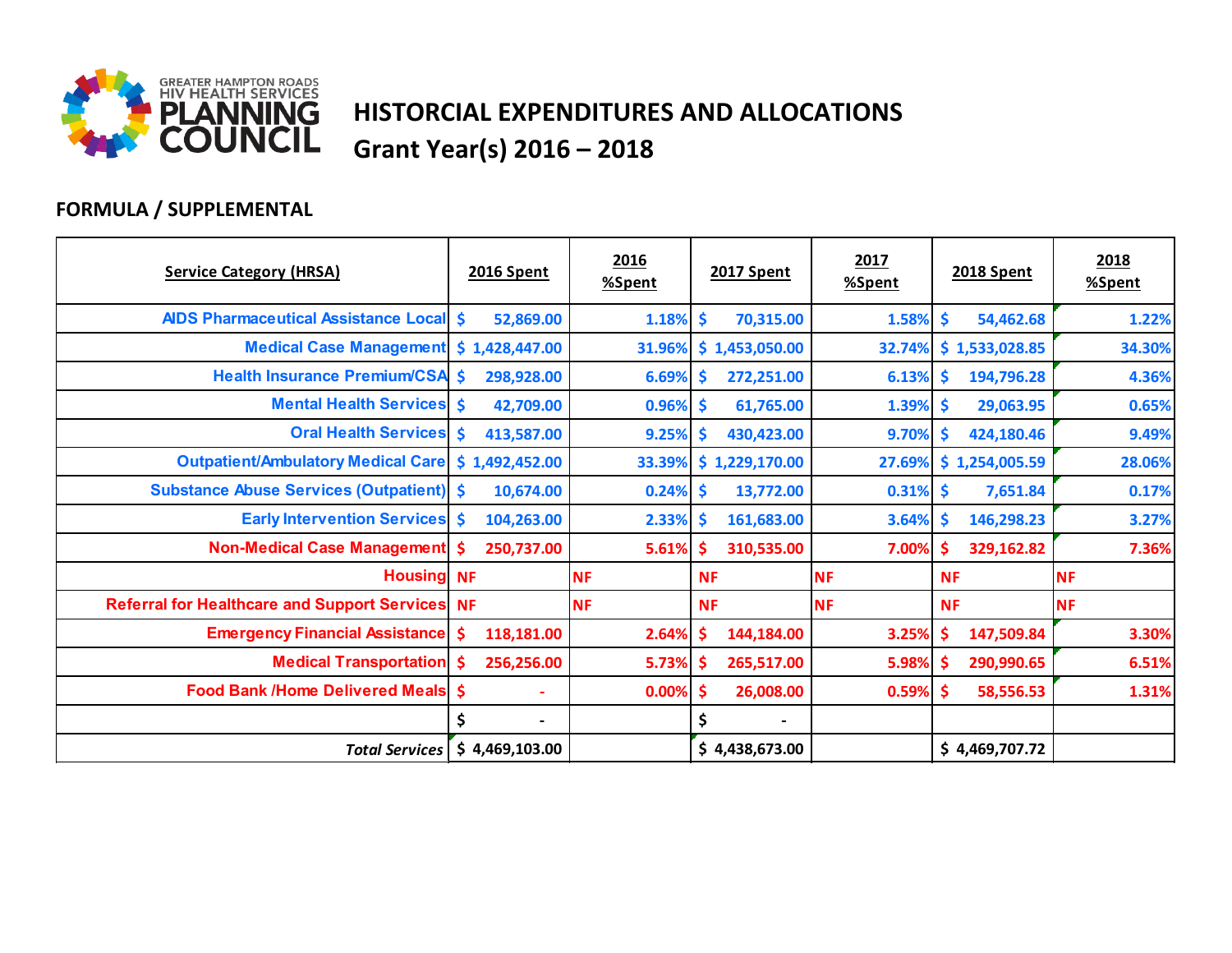

## **HISTORCIAL EXPENDITURES AND ALLOCATIONS Grant Year(s) 2019 – 2021**

## **FORMULA / SUPPLEMENTAL**

| <b>Service Category (HRSA)</b>                     |                | 2019 Spent | 2019<br>%Spent |           | 2020 Allocated | %Allocated |           | <b>2020 Spent</b> | 2020<br>%Spent of<br><b>Allocations</b> | 2020<br>%Spent of total   2021 Allocated<br><b>SVC Dollars</b> |                | %Allocated |
|----------------------------------------------------|----------------|------------|----------------|-----------|----------------|------------|-----------|-------------------|-----------------------------------------|----------------------------------------------------------------|----------------|------------|
| <b>AIDS Pharmaceutical Assistance Local S</b>      |                | 35,586.00  | 0.83%          |           | 50,514.00      | 1.11%      | \$        | 3,381.80          | 6.69%                                   | 0.08%                                                          | 33,810.00      | 0.76%      |
| <b>Medical Case Management</b>                     | \$1,404,860.00 |            | 32.61%         |           | \$1,621,885.00 | 35.49%     |           | \$1,531,113.71    | 94.40%                                  | 35.82%                                                         | \$1,512,535.00 | 34.00%     |
| Health Insurance Premium/CSA \$                    |                | 211,964.00 | 4.92%          | s         | 197,389.00     | 4.32%      | S.        | 186,030.18        | 94.25%                                  | 4.35%                                                          | 201,078.00     | 4.52%      |
| <b>Mental Health Services \$</b>                   |                | 31,471.00  | 0.73%          |           | 37,906.00      | 0.83%      |           | 37,599.40         | 99.19%                                  | 0.88%                                                          | 29,806.00      | 0.67%      |
| <b>Oral Health Services \$</b>                     |                | 474,788.00 | 11.02%         |           | 423,654.00     | 9.27%      |           | 330,183.34        | 77.94%                                  | 7.72%                                                          | 450,646.00     | 10.13%     |
| Outpatient/Ambulatory Medical Care \$ 1,151,052.00 |                |            | 26.729         |           | \$1,248,665.00 | 27.33%     |           | \$1,243,726.25    | 99.60%                                  | 29.10%                                                         | \$1,093,029.00 | 24.57%     |
| <b>Substance Abuse Services (Outpatient) \$</b>    |                | 2,993.00   | 0.07%          |           | 6,689.00       | 0.15%      | -Ś        | ٠                 | 0.00%                                   | 0.00%                                                          | 2,669.00       | 0.06%      |
| <b>Early Intervention Services S</b>               |                | 134,283.00 | 3.12%          |           | 187,934.00     | 4.11%      | S.        | 187,697.88        | 99.87%                                  | 4.39%                                                          | 127,676.00     | 2.87%      |
| Non-Medical Case Management \$                     |                | 309,843.00 | 7.19%          |           | 310,476.00     | 6.79%      |           | 277,514.90        | 89.38%                                  | 6.49%                                                          | 295,834.00     | 6.65%      |
| <b>Housing NF</b>                                  |                |            | <b>NF</b>      | <b>NF</b> |                | <b>NF</b>  | <b>NF</b> |                   | <b>NF</b>                               | <b>NF</b>                                                      | 177,945.00     | 4.00%      |
| Referral for Healthcare and Support Services NF    |                |            | <b>NF</b>      |           | 42,000.00      | 0.92%      |           | 41,680.72         | 99.24%                                  | 0.98% NF                                                       |                | <b>NF</b>  |
| <b>Emergency Financial Assistance \$</b>           |                | 166,098.00 | 3.86%          |           | 160,664.00     | 3.52%      |           | 160,092.33        | 99.64%                                  | 3.75%                                                          | 157,926.00     | 3.55%      |
| <b>Medical Transportation \$</b>                   |                | 296,093.00 | 6.87%          |           | 211,034.00     | 4.62%      |           | 207,791.93        | 98.46%                                  | 4.86%                                                          | 281,154.00     | 6.32%      |
| <b>Food Bank /Home Delivered Meals 5</b>           |                | 88,550.00  | 2.06%          |           | 70,709.00      | 1.55%      |           | 67,592.00         | 95.59%                                  | 1.58%                                                          | 84,524.00      | 1.90%      |
|                                                    |                |            |                |           |                |            |           |                   |                                         |                                                                |                |            |
|                                                    |                |            |                |           |                |            |           |                   |                                         | Ś<br>295,114.56                                                |                |            |
|                                                    |                |            |                |           |                |            |           |                   |                                         | <b>UNSPENT</b>                                                 |                |            |
| Total Services $\vert$ \$ 4,307,581.00             |                |            |                |           | \$4,569,519.00 |            |           | \$4,274,404.44    | 93.54%                                  | 6.46%                                                          | \$4,448,632.00 |            |